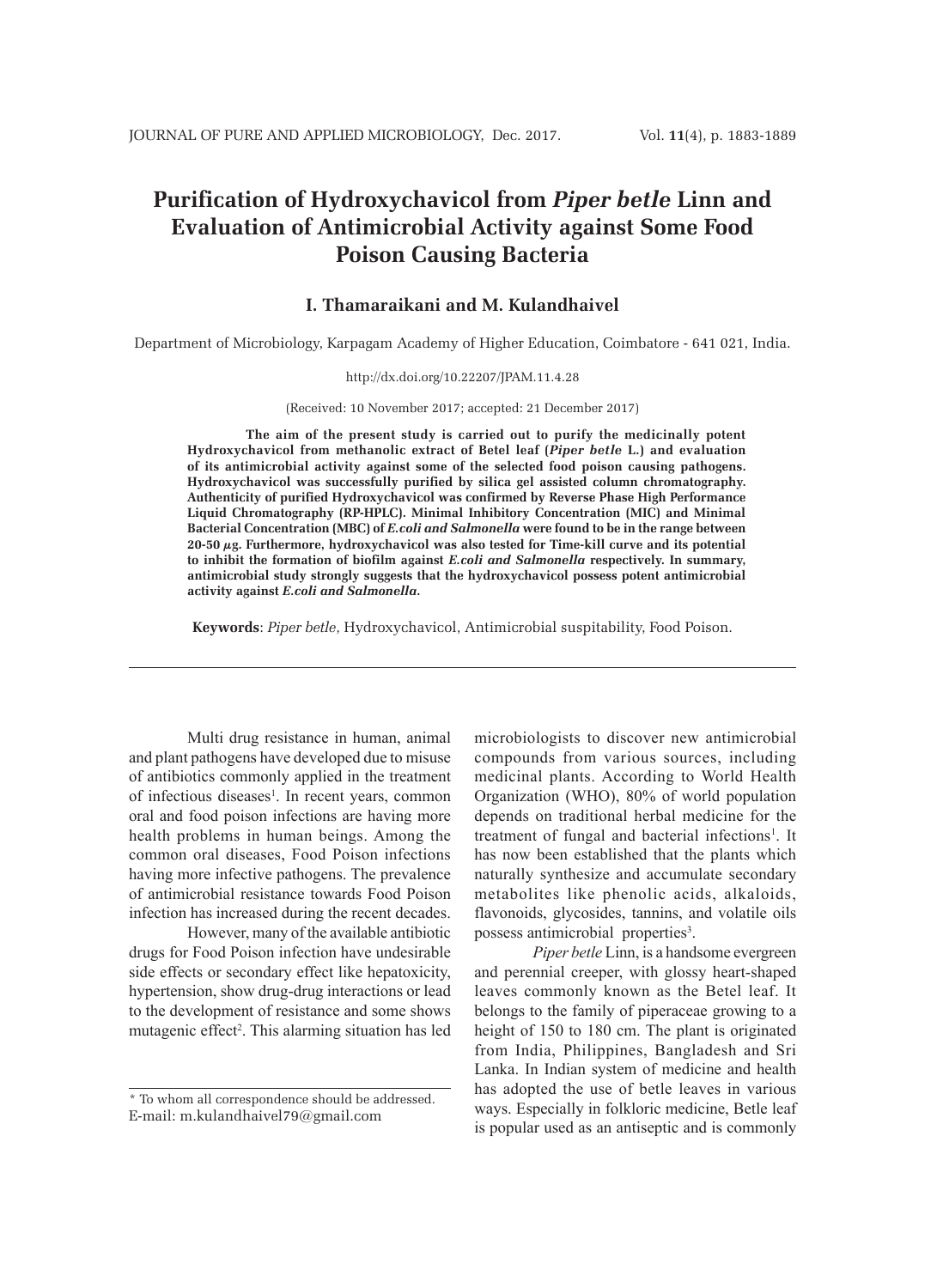applied on wounds and lesions for its healing effects. It contains biologically<sup>5</sup> active phyto molecules like Beta-carotene, Hydroxychavicol, Vitamin E, Urosolic acid, Sisterols, Eugenol etc., and it possesses potent anti-oxidant<sup>4</sup>, antiinflammatory, anti-bacterial, anti-fungal, anticancer, anti, anti-diabetic, hepatoprotective, antiulcer, and immunomodulatory effects.

Generally, phenolic compounds are considered as potential therapeutic agents against a wide range of ailments including neurodegenerative diseases, cancer, diabetes, cardiovascular dysfunction, inflammatory diseases and in ageing. One such abundant and medicinally important phenolic compound in the betle leaf is hydroxychavicol. Epidemiological studies suggest that Hydroxychavicol possesses various biological activities<sup>6</sup> like antioxidant, anti mutagenic, antimicrobial, anti-inflammatory and cytotoxic action. The antibacterial and antifungal studies of Hydroxychavicol and various extract of Betel leaves are already established against some of the common human pathogens<sup>7</sup>. However, there are no scientific reports dealing the antimicrobial suspitability of oral cavity pathogens against purified Hydroxychavicol of methanolic extract of betel leaves. In this connection, an attempt has been made to evaluate the antimicrobial activity of purified hydroxychavicol against some selected Food Poison pathogens.

## **MATREIAL AND METHODS**

#### **Plant material**

The leaves of *Piper Betle* linn were collected from the botanical garden at KCT, Coimbatore, India. The species was identified and confirmed at Botanical Survey of India (BSI), Southern Circle, Coimbatore, India and the Voucher specimen was retained in the laboratory for future reference. All the chemicals and reagents were used the analytical grade purchased from Sigma Chemical Co. and Merck.

### **Extraction and Purification of Hydroxychavicol**

About 1 kg of air-dried leaves were dissolved in 3 vol of 85 % methanol and kept in an continuous stirring for 4 hr<sup>8</sup>. The obtained extract was filtered with Whatman no.1 filter paper and the filtrate was collected. The solvents were then removed by Rotovac Evaporator under reduced

J PURE APPL MICROBIO*,* **11**(4), DECEMBER 2017.

pressure at 50°C to obtain the concentrated extract. Concentrated extract was then extracted with hexane in a separating funnel. The Hexane fraction was concentrated under reduced pressure to yield a residue (10.05g) containing hydroxychavicol, again the concentrated hexane layer undergone with ethyl acetate wash to get 85% hydroxychavicol where monitored by RP-HPLC. The Hydroxychavicolenriched residue (5.0 gm) was chromatographed on a silica gel column (200 g; 100 to 200 mesh filter; 60 cm by 3.2 cm using 1.0% ethyl acetate in chloroform (v/v) as eluting solvent. Fractions of 100 ml each were collected and subjected to RP-HPLC in methanol-water (10:90). The fractions containing pure Hydroxychavicol were pooled, crystallized at reduced pressure of MP 48°C. Purity of the hydroxychavicol and its concentration in the crude were established by RP-HPLC.

#### **RP-HPLC analysis of Hydroxychavicol**

The purity of Hydroxychavicol and its concentration in the crude extracts were established by Agilent 1220 HPLC at 30 $^{\circ}$ C using C<sub>18</sub> column (5 µm pore size; 250, 4.0-mm internal diameter) and UV detection at 280 nm. Sample was eluted at a flow rate of 1.5 ml/min with methanol-water containing 1.5% acetic acid (10:90) for 5 min, and the methanol concentration was increased in the gradient up to 20% over 60 min and held for 5 min, followed by a decrease in the methanol concentration up to 8% over 70 min and held for 5 min.

#### **Bacterial strains and culture condition**

The pathogenic bacterial strains were obtained from MTCC (Microbial Type Culture Collection, Chandigarh, India). *E.coli* and *Salmonella* were maintained on Luria–Bertani medium brain heart at 37°C.

#### **Determination of MIC and MBC**

The MIC of the Hydroxychavicol of (P*iper Betle* leaf) was determined by tube dilution techniques in Mueller-Hinton broth<sup>9</sup>. Inoculates were prepared in the same medium at a density adjusted to 0.5 McFarland turbidity standard (108 CFU/ml). The series of concentration used was 50, 100,150,200, and 250,ug/ml and were prepared by using Double Distilled water. The MIC was done at 37°C, and was recorded after 24 hours of incubation. The MIC was defined as the lowest concentration of extracts at which the microorganism tested did not demonstrate visible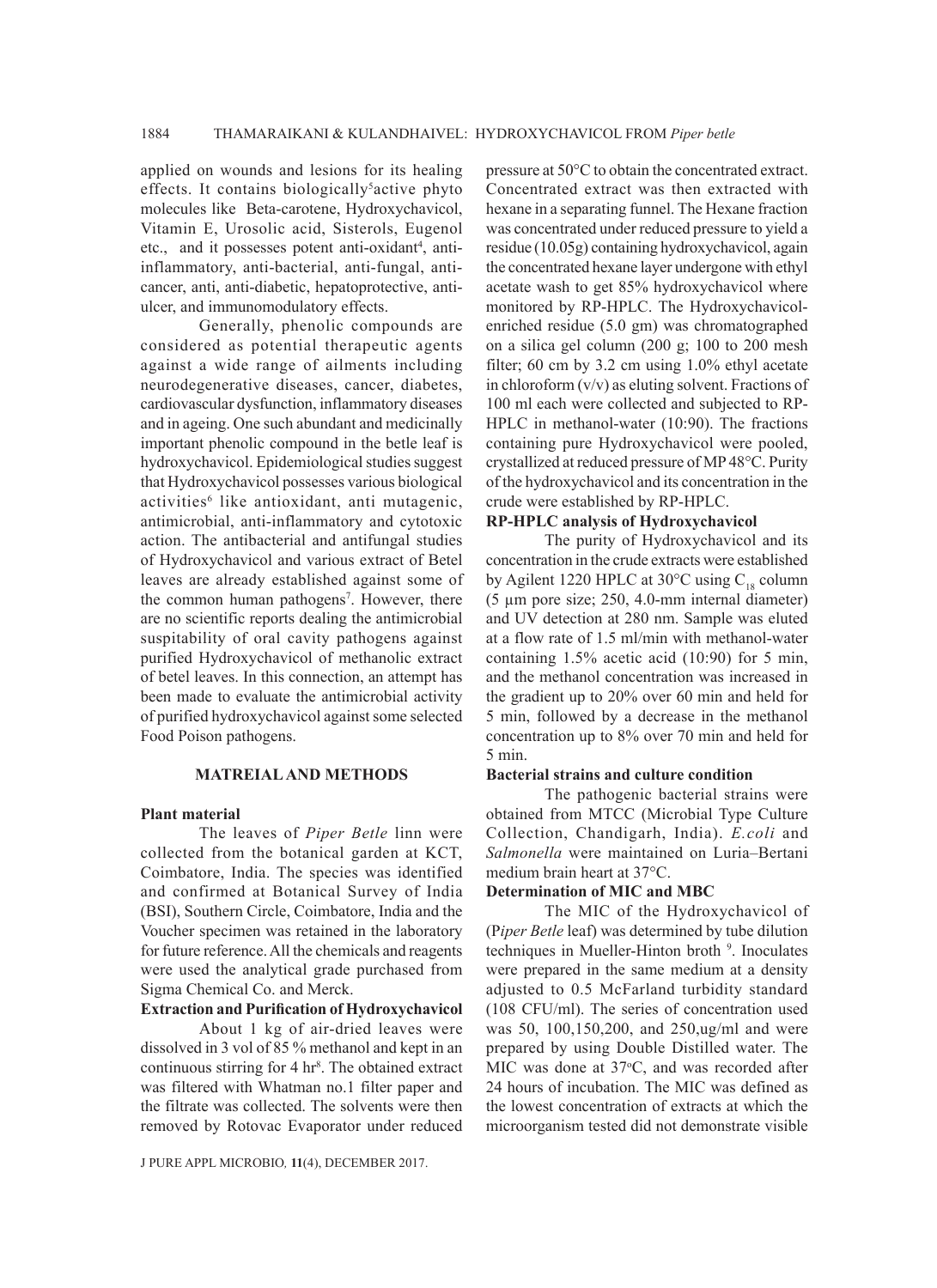growth. The minimum bactericidal concentration (MBC) was determined by spreading a 100 µl on a Mueller-Hinton agar plate from the wells showing no visible growth. The plates were incubated at 37°C for 24 h. The minimum concentration of compound that showed 99.9% reduction of the original inoculums was recorded as the MBC<sup>10</sup>. Minimum bactericidal concentration (MBC) was defined as the lowest concentration yielding negative subcultures or only one colony.

# **Reduction of hydroxychavicol against** *E.coli*

Biofilm formation by *E.coli* was performed11. Briefly, 100 µl culture of *E.coli* (1 X 107 to 1 X 108 cells/ml) was inoculated into 10 ml of fresh Luria–Bertani medium brain heart broth containing 2% sucrose (wt/vol) in the test tubes and incubated at 370 C for 24 h at an disposition of 30°C. The fluid containing plank tonic cell was gently removed. The water-insoluble glucan containing cells of *E.coli* were gently washed with 10 ml of sterile water and resuspended in 10 ml of citrate buffer (10 mM, pH 6.0) containing 20-50µg/ml of hydroxychavicol, followed by incubation at 37°C for 5 min. The mixture was gently washed again with sterile water containing  $0.1\%$  tween  $80$  (wt/v), followed by the resuspension of treated cells in 10 ml of BHI broth containing 2% sucrose (wt/v) and 0.1% tween 80 (wt/v). After incubation of cells at 370 C for 6, 12, 18 and 24 h the acid produced by the culture was measured by using pH meter. The fluid containing free cells of *E.coli* was gently removed. The water insoluble glucan was resuspended in 10 ml of sterile water and homogenized using ultrasonic bursts, and the turbidity was measured at 595nm.

#### **Time-kill studies against** *E.coli*

*E.coli* was grown in Luria–Bertani medium brain heart broth at 37°C for 24 h separately<sup>13</sup>. The turbidity of the suspension was adjusted to 0.5McFarland standard in sterile normal saline. A total of 100ul of this suspension was used to inoculate 20 ml of Luria–Bertani medium brain heart broth containing increasing concentrations of hydroxychavicol ranging from 25 to 250µg/ ml. Suspensions were incubated at 37°C, and the number of CFU was determined on Luria–Bertani medium brain heart agar using a serial dilution method at various time points.

# **Statistical analysis**

All data were calculated as means ±S.D

(n=3). The significance among different data was estimated by one way (ANOVA) and student t-test.

#### **RESULT AND DISCUSSION**

Natural products are in great demand for their extensive biological properties and bioactive components (phenols, flavonoids, saponins, glycosides, terpenoids etc.,) which have been proved to be useful against large number of causative agents of diseases<sup>14</sup>. Many researchers have been established isolation and purification of phytoactive compounds from natural source in recent decades. These phytoactive compounds are 100% natural, have less side effect and fight against wide range of disease alignment<sup>15</sup>. Extraction of Hydroxychavicol from aqueous, ethanol and chloroform extract of betel leaves were already reported<sup>16</sup>. However, this is the first scientific report deals with the extraction of hydroxychavicol from betel leaf by using 85% methanol as an extracting agent. Present study, Hydroxychavicol is extracted from methanolic extract of Betel leaf and purification is carried out by silica assisted column chromatography. Hydroxychavicol containing crude sample is concentrated and further extracted with hexane. Finally, Hydroxychavicol-enriched residue is chromatographed on a silica gel column (200 g; 200-mesh filter; 60 cm) for purification purpose.

Generally, hydroxychavicol having high polar nature which resulting, RP-HPLC is most common and suitable method for the separation of Hydroxychavicol in the plant material. Recently it is reported that the separation of hydroxychavicol by using TLC in Betel leaf of various extract<sup>16</sup>. In this study, the purity of hydroxychavicol and its concentration in the crude were established by RP- HPLC. Hydroxychavicol is eluted (Fig. 1a) at a flow rate of 1.5 ml/min with mobile phase A-acetonitrile and B-water containing 1.5% acetic acid (10:90) for 5 min, and the acetonitrile concentration is increased in the gradient up to 20% over 60 min and held for 5 min, followed by a decrease in the acetonitrile concentration up to 8% over 70 min and held for 5 min. The purity of Hydroxychavicol in the column chromatography (Fig. 1b) fractionate was checked by using RP-HPLC and it is found to be 80.23±0.25%.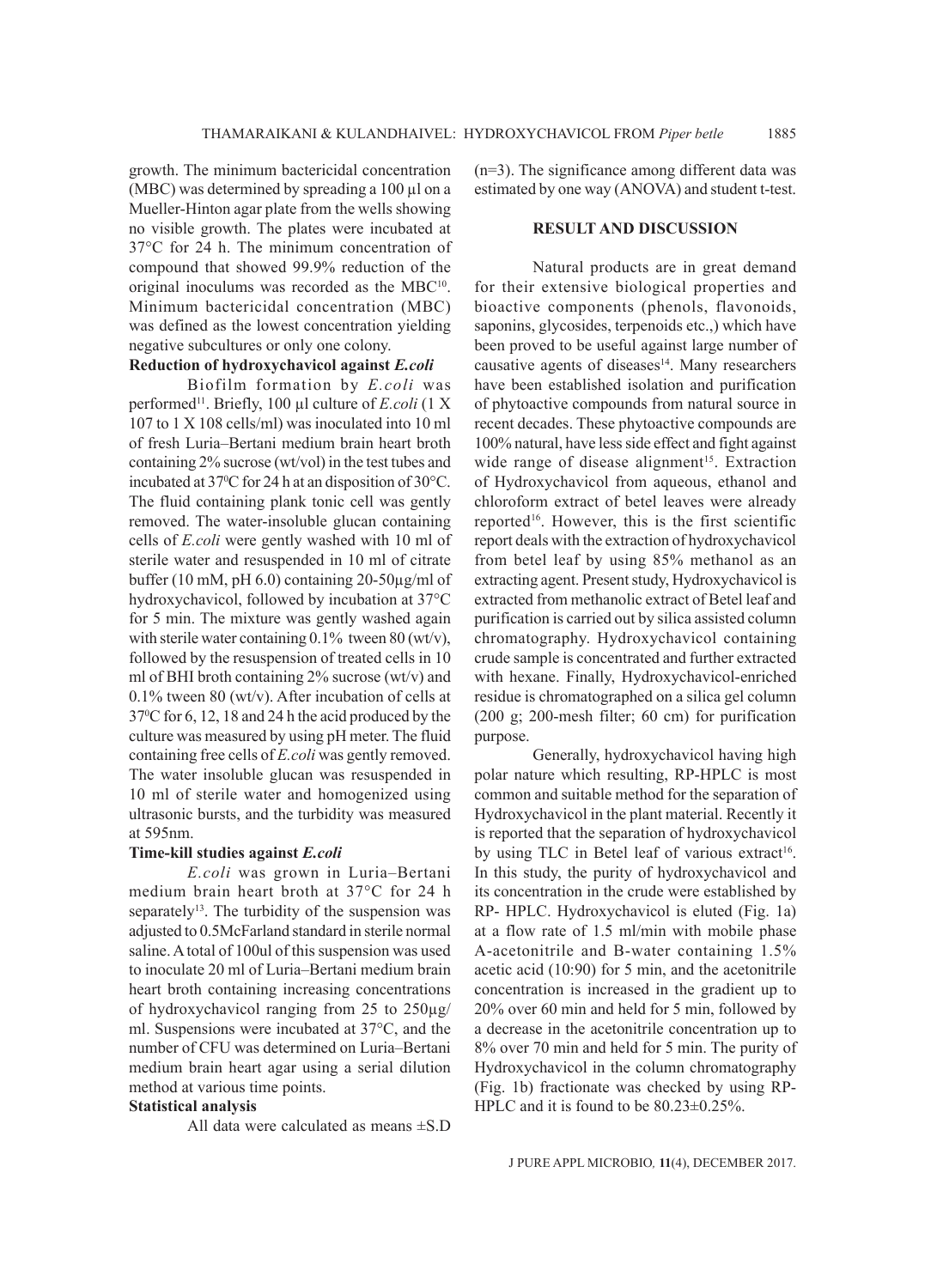In Indian scenario, many researchers have reported antimicrobial activity for various crude plant extract and few of them only have established antimicrobial activity against purified bioactive compounds from natural source<sup>8</sup>. It has

**Table 1.** Antimicrobial activity of hydroxychavicol expressed in terms of (%) growth inhibition. Chlorohexidine (0.12%) was used as a positive control. All values represent the mean (SEM of three independent experiments carried out in triplicate. All data were calculated as means ±S.D (n=3). The significance among different data was estimated by one-way (ANOVA) and student t-test; $p < 0.05$ .

| S.<br>N <sub>0</sub> | Concentration<br>$(\mu$ g/ml) | Inhibition $(\%)$ |                |
|----------------------|-------------------------------|-------------------|----------------|
|                      |                               | E.coli            | Salmonella     |
|                      | 20                            | $32.8 \pm 0.8$    | $27.99 \pm 11$ |
| 2                    | 25                            | $37.99\pm 62$     | $30.19 \pm 07$ |
| 3                    | 30                            | $48.23 \pm 71$    | $41.02 \pm 77$ |
| 4                    | 35                            | $67.55 \pm 90$    | $50.77 \pm 19$ |
| .5                   | 40                            | $76.11\pm 69$     | $65.60\pm90$   |
| 6                    | 45                            | $89.15 \pm 13$    | 74.91±78       |
|                      | 50                            | $90.1 \pm 60$     | $89.52 \pm 56$ |
| 8                    | Control                       | $93.22 \pm 82$    | $97.80 \pm 30$ |

**Table 2.** Antimicrobial activity of hydroxychavicol expressed in terms of zone of diameter (mm). Chlorohexidine (0.12%) was used as a positive control (). All values represent the mean (SEM of three independent experiments carried out in triplicate. Different letters indicate significative differences between samples according to one-way ANOVA and Student test;  $p < 0.05$ 

| S.<br>N <sub>0</sub> | Concentration<br>$(\mu g/ml)$ | E Coli     | Zone of inhibition<br>Salmonella |
|----------------------|-------------------------------|------------|----------------------------------|
| 1                    | 20                            | $1\pm 23$  | $2 + 94$                         |
| 2                    | 25                            | $3 + 82$   | $4 \pm 08$                       |
| 3                    | 30                            | $4 \pm 09$ | $6 + 75$                         |
| $\overline{4}$       | 35                            | 6±51       | $8 \pm 16$                       |
| 5                    | 40                            | $8 + 13$   | $10\pm 56$                       |
| 6                    | 45                            | $8 + 07$   | $11\pm 88$                       |
| 7                    | 50                            | $9 \pm 17$ | $13\pm13$                        |
| 8                    | Control                       | $12\pm 82$ | $13\pm86$                        |

J PURE APPL MICROBIO*,* **11**(4), DECEMBER 2017.

been already proved that various extract of Betal leaves and its isolates possess antimicrobial activity against some common pathogens. Moreover, this is the first scientific report deals the antimicrobial activity of purified hydroxychavicol against Food poison causing pathogens. In this study, Antimicrobial activity of hydroxychavicol against *E.coli* is determined by MIC and MBC. Hydroxychavicol exhibites an MIC range of 20 to 50µg/ml against the selected Food poison pathogens, whereas the MBC is found to be twofold greater than the inhibitory concentration, as shown in the Table 2. MIC is determined by decreasing of turbidity of microbial growth with the increasing of drug (hydroxychavicol) dose at 595 nm. MBC is determined (Fig.2) by zone formation of organism due to the drug action. It is clearly observed that zone formation of microbial growth inhibition is increased when drug concentration increase. This antimicrobial activity is due to the inhibition of cell wall growth proteins of *E.coli* by hydroxychavicol. Recent studies have shown that many plant derives phenolic compounds and related polyphenols contribute<sup>17</sup>significantly to the inhibition of cell wall growth proteins of many pathogenic microbes.

In many cases, *Salmonella, Campylobacter, Listeria*, are the most causative microbes for Food Poison diseases. In which, Food Poison microbes,

**Table 3.** Potential of biofilm reduction of hydroxychavicol expressed in terms of inhibition  $(\%)$ . Chlorohexidine  $(0.12\%)$  was used as a positive control (). All values represent the mean (SEM of three independent experiments carried out in triplicate. Different letters indicate significative differences between samples according to one way ANOVA and Student test;  $p < 0.05$ .

| S.<br>N <sub>0</sub> | Concentration<br>$(\mu g/ml)$ | Inhibition $(\% )$ |                |  |
|----------------------|-------------------------------|--------------------|----------------|--|
|                      |                               | E.Coli             | Salmonella     |  |
|                      | 20                            | $26.31 \pm 58$     | $31.25\pm09$   |  |
| $\mathfrak{D}$       | 25                            | 42.10 $\pm$ 53     | $37.50 \pm 42$ |  |
| 3                    | 30                            | $52.63 \pm 16$     | $43.75 \pm 50$ |  |
| 4                    | 35                            | $68.42 \pm 11$     | $62.41 \pm 71$ |  |
| 5                    | 40                            | 73.68±42           | $75.07\pm03$   |  |
| 6                    | 45                            | $89.47 \pm 30$     | 93.56±67       |  |
|                      | 50                            | $96.31 \pm 58$     | $98.10 \pm 81$ |  |
| 8                    | Control                       | $85.26 \pm 39$     | $90.06 \pm 96$ |  |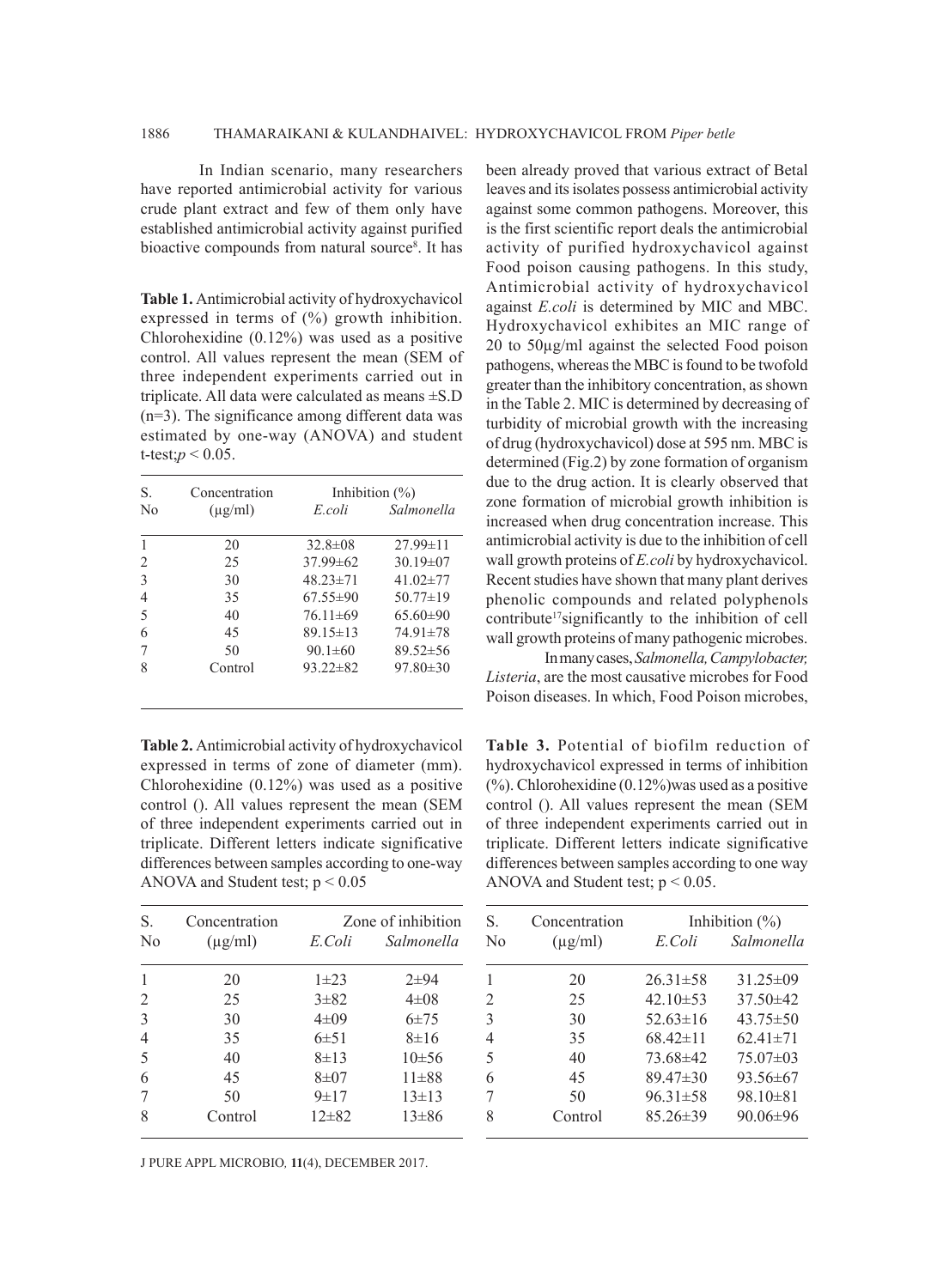in the human consuming food produce acidic environment and form biofilm on the Stomach. This may eradicate the strengthens of the food poison pathogen<sup>12</sup>. At this stage, it is necessary to inhibit the formation of acid production and Poison formation. In the present study, different concentration (20-50 µg/ml) of hydroxycavicol is in checked the inhibitory effect of water-soluble glucan produced by *E.coli*. Recently, it is proved that Betel leaf extract and its isolate effectively inhibits the formation against  $E.$ *coli* species<sup>13</sup>.

The time-kill kinetics study is performed against *E.coli*. The time-kill kinetics study shows that hydroxychavicol exhibited a time and concentration dependent killing effect against *E.coli* is specifically chosen because, it has major causative agent for formation and Food Poison. Recently<sup>13</sup>, it is reported that hydroxycavicol has effectively involved in time and concentration depended killing of *E.coli*. Present study also suggests that hydroxycavicol has potent antibacterial activity against the pathogens.



**Fig. 1.** RP-HPLC analysis of purified hydroxychavicol A-Standard; B-Purified sample



**Fig. 2.** Time -kill study expressed in terms of  $log_{10}$  reduction of turbidity values. Chlorohexidine (0.12%) was used as a positive control. All values represent the mean (SEM of three independent experiments carried out in triplicate. Different letters indicate significative differences between samples according to one-way ANOVA and Student test  $p < 0.05$ .

J PURE APPL MICROBIO*,* **11**(4), DECEMBER 2017.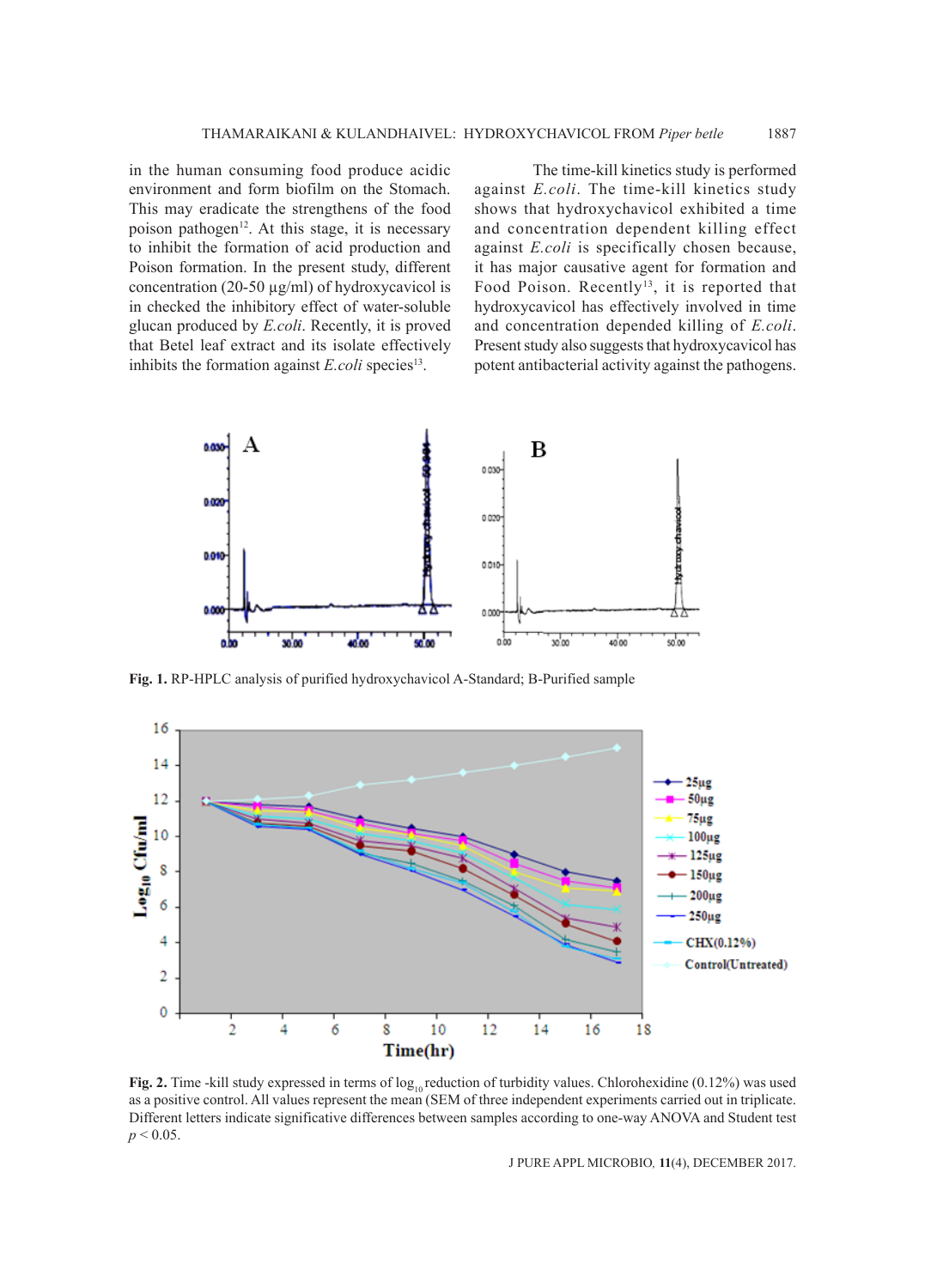Similarly, many of the researches have reported that betal leaves contains phenolic compound such as hydroxycavicol, quercetin, Eugenol, carotenoids etc., effectively inhibit the growth of common food poison pathogens<sup>4</sup>.

## **CONCLUSION**

In summary, Hydroxychavicol showed potent antimicrobial activity against *E.coli and Salmonella*. In addition, it has effectively inhibited the formation of biofilm by against *E.coli*. The results also suggest that hydroxychavicol containing antimicrobial properties that can be useful to control Food Poison pathogens. In future, further investigations may carry out to preparation of Ready to Eat Food along with hydroxycavicol as ingredients.

#### **ACKNOWLEDGMENT**

The authors wish to acknowledge the Karpagam University, Coimbatore, India for providing necessary facilities to conduct the present study.

#### **REFFERENCES**

- 1. Thiyagarajan Sathishkumar, Ramakrishnan Baskar and Mohan Rajeshkumar, *In vitro* antibacterial and antifungal activities of *Tabernaemontana heyneana* Wall. Leaves. *Journal of Applied Pharmaceutical Science,*  2012; **2**(08): 107-111.
- 2. Intzar Ali, Farrah G Khan, Krishan A Suri, Bishan D Gupta, Naresh K Satti, Prabhu Dutt, Farhat Afrin,Ghulam N Qazi, and Inshad A Khan. In vitro antifungal activity of hydroxychavicol isolated from Piper betle L. *Annals of Clinical Microbiology and Antimicrobials,* 2012; **9**(7): 1-9.
- 3. Sampath M, Vasanthi M, Isolation, structural elucidation of flavonoids from *Polyalthia longifolia (Sonn.) Thawaites* and evaluation of antibacterial, antioxidant and anticancer potential. *International Journal of Pharmacy and Pharmaceutical sciences,* 2013; **5**(1): 336-341.
- 4. Chakraborty D and Shah B, Antimicrobial, Antioxidative andAntihaemolytic Activity of Piper betel L. leaf extracts. *Int J Pharmacy and Pharm Sci,* 2012; **3**: 192-198.
- 5. Bhide SV, Shivapurkar NM, Gothoskar SV and Ranadive KJ, Carcinogenicity of betel quid

ingredients: feeding mice with aqueous extract and the polyphenol fraction of betel nut. *Br J Cancer,* 2012; **40**: 922-926.

- 6. Manoj P Rai, Karadka Ramdas Thilakchand, Princy L Palatty, Prathima Rao, Suresh Rao, Harshith P Bhat and Manjeshwar Shrinath Baliga., Piper Betel Linn (Betel Vine), the Maligned Southeast Asian Medicinal Plant Possesses Cancer Preventive Effects: Time to Reconsider the Wronged Opinion. *Asian Pacific J Cancer Prev,* 2012; **12**: 2149-2156.
- 7. M Mahfuzul Hoque M, Shemona Rattila, M Asaduzzaman Shishir, M L Bari, Y natsu S, and Kawamoto. Antibacterial Activity of Ethanol Extract of Betel Leaf (Piper betle L.) Against Some Food Borne Pathogens. *Bangladesh J Microbiol,* 2011; **28**(2): 58-63.
- 8. John De Britto A, Herin Sheeba Gracelin D and Benjamin Jeya Rathna Kumar P. Antimicrobial activity of a few medicinal plants against gram negative bacteria, *International Journal of Applied Biology and Pharmaceutical Technology*, **2**(3): 457-463.
- 9. Sengul M, Oguteo H, Adeguzel A, Sahin F, Kara AA, Karman I and Gulluce M, Antimicrobial effects of Verscum georgicum Bentham extract. *Turki J Biol,* 2005; **29**: 105-110.
- 10. French GL. "Bactericidal agents in the treatment of MRSA infections—the potential role of daptomycin". *J. Antimicrob. Chemother.* 2006; **58**(6): 1107–17.
- 11. Van Houte J, Russo J and Prostak KS. Increased pH-lowering ability of Streptococcus mutans cell masses associated with extracellular glucanrich matrix material and the mechanisms involved. *J Dent Res,* 1968; **68**(3):451-459.
- 12. Gibbons RJ and Socransky SS, Intracellular polysaccharide storage by organisms in dental plaques: its relation to dental caries and microbial ecology of the oral cavity. *Arch Oral Biol,* 1962; **7**: 73-79.
- 13. Surendar, A., Arun, M."FPGA based multilevel architecture for next generation DNA sequencing",(2016) Biomedical Research (India), 2016, pp. S75-S79.
- 14. Surendar, A., Arun, M., Basha, A.M."Micro sequence identification of bioinformatics data using pattern mining techniques in FPGA hardware implementation", *Asian Journal of Information Technology,* 2016; **15**(1): pp. 76-81.
- 15. Prabu, G., Surendar, A."Virus detection by using a pattern matching algorithm for network security", *International Journal of Applied Engineering Research,* 2016; **10**(10): pp. 9565- 9569.
- 16. Surendar, A., Arun, M., Periasamy, P.S."Hardware

J PURE APPL MICROBIO*,* **11**(4), DECEMBER 2017.